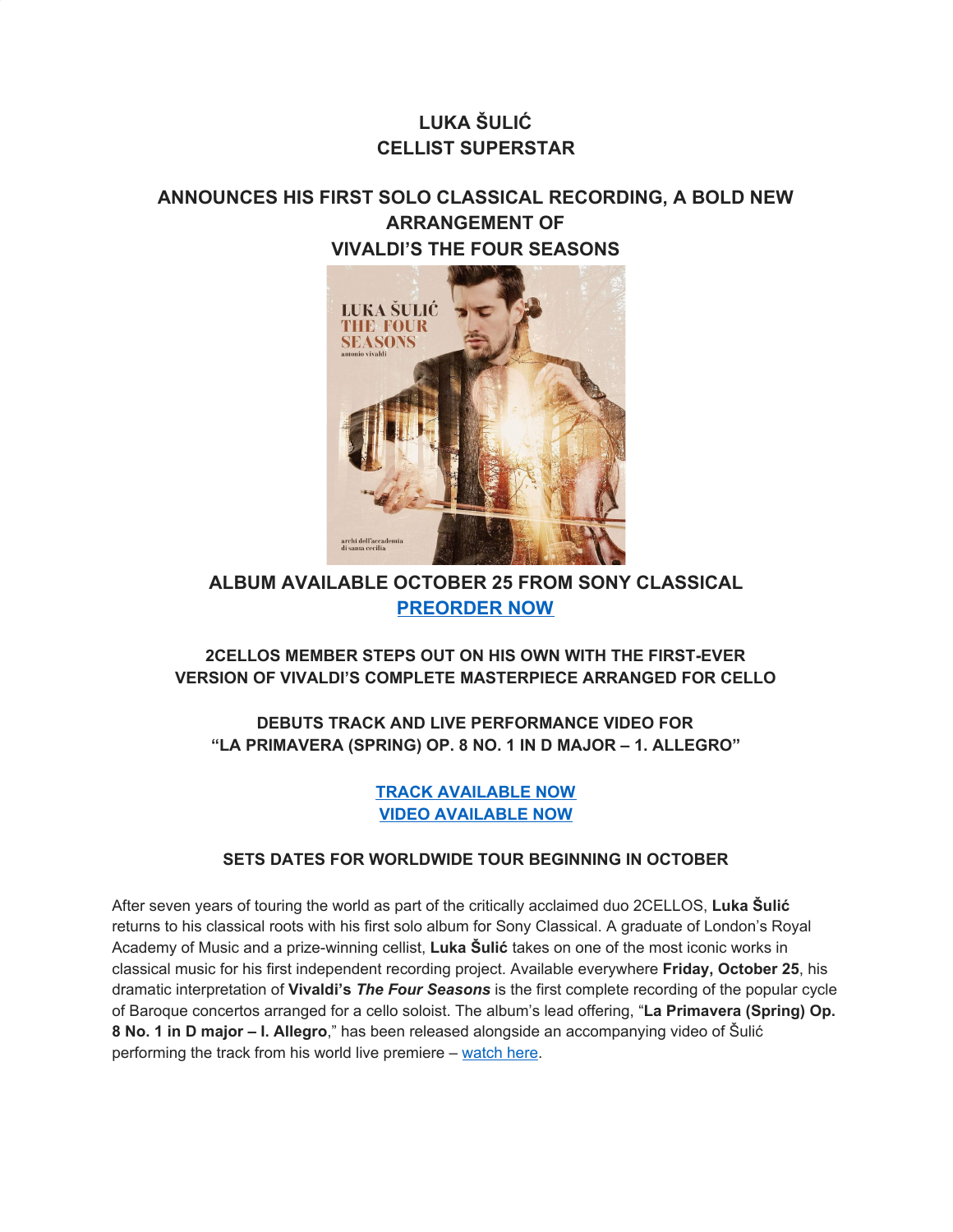"I've loved Vivaldi's Four Seasons since I was a child," says Luka Šulić of his newest project, adding, "I've always wanted to play the piece on the cello and love taking on new challenges."

Even in a Baroque masterpiece, Luka Šulić is ready to defy expectations and shatter boundaries. Though hundreds of traditional recordings exist of *The Four Seasons* with a violin soloist, Luka Šulić's recording will be the first complete version – his own painstaking work – that reimagines all four concertos of *The Four Seasons* for a cello soloist.

"*Four Seasons* is a very demanding piece for violin, let alone cello, so it was a long and difficult process for me," says Luka Šulić. "I spent two years preparing the arrangement, little by little, piece by piece. In the end, I hope listeners will feel the same excitement I did while making this album and bringing Vivaldi's iconic work to the cello for the first time."

Joining Luka Šulić for the recording is the Archi dell'Accademia di Santa Cecilia, conducted by Maestro Luigi Piovano, himself a cellist and musical director of the chamber ensemble and Rome's renowned Orchestra dell'Accademia Nazionale di Santa Cecilia. Luigi Piovano commends Luka Šulić's ambitious undertaking, remarking, "If Vivaldi was alive, he would probably say, 'Wow, that's a great idea!'"

"Throughout my career, I'm always trying to introduce new audiences to the music I love and grew up with, selecting pieces I connect with on an emotional level," says Luka Šulić. "Vivaldi's *Four Seasons* is an instantly recognizable piece, making it a perfect entry point to classical music. I truly think it can make anyone fall in love with classical music and I look forward to releasing the album and performing it for audiences around the world."

Alongside the album's release this October, Luka Šulić will kick off the first leg of an international tour, performing his reinterpretation of *The Four Seasons* for audiences across the globe, with early dates set for Italy, Slovenia and Russia. Additional dates will be announced soon – For the latest in touring news and ticketing information, follow Luka Šulić at the links below.

#### **CONNECT WITH LUKA ŠULIĆ**

Facebook: [@LukaSulicOfficial](https://u7061146.ct.sendgrid.net/wf/click?upn=G62jSYfZdO-2F12d8lSllQB7-2FfNA5ybbus3d-2BYXhcEJq2z3o3QCxTvV-2B5-2ByB2QCkHrfmyMHrIKYjPId4utYCtsRg-3D-3D_DruDjhchMBr5xQkz3h1qcOnjZc-2BCsAVhraQ7DxYhbA2-2BHLQf-2BHKWaWi2FTM7QHo-2Fd7eCMDRMAhfd2mcWSs-2FpzNW9MmuPwV7rH-2FbDd7DdSSY-2F3YeAB-2BFlpEacEL55ZEAhK0J69JE-2BBdHL5R8uKtqc-2FAxjA3uYHUXzeoBN42r-2FsjQa2dtqxF9QDMTgTVVLforitCkYeEa74gXoXn55Nrp2QqsMgCeRs1BfsH962dkeGYuj1z-2BnY4Qfz1EsJxhevKS1v6vLQMEmSlbHUeIpizu-2FF3QJtxDAazHtI-2B57MWDvuf6-2FbYsp-2Fup7bMhx-2BgSD8qL8P8cV4UJlUlszv0MzOVHbvH8oOYwFvHcbCdmLfu10Nys-3D) Instagram: [@LukaSulicWorld](https://u7061146.ct.sendgrid.net/wf/click?upn=G62jSYfZdO-2F12d8lSllQB9oOLDZSTbZztgIax2cHdIo3Z5OUrO7iWPHNELA4oc6pjd8hSWCrwEmBNF8xlLt3eg-3D-3D_DruDjhchMBr5xQkz3h1qcOnjZc-2BCsAVhraQ7DxYhbA2-2BHLQf-2BHKWaWi2FTM7QHo-2Fd7eCMDRMAhfd2mcWSs-2FpzNW9MmuPwV7rH-2FbDd7DdSSY-2F3YeAB-2BFlpEacEL55ZEAhK0J69JE-2BBdHL5R8uKtqc-2FAxjA3uYHUXzeoBN42r-2FsjQa2dtqxF9QDMTgTVVLforitCkYeEa74gXoXn55Nrp2Qpwb9V56ZdOV4quGULzx1Dzsm0TZ4U5l2e1NoIOo5RIoPF4d0XCTP4-2Fi9tobTsUR9gncbskwIbF5ZT5OBbpaDuJT2B-2B90ZUniGid0y-2BCnUJ8G8rcETEV0ZdU-2FN7NkSDJLrrtM1uwCTpI6hIb5V4nqp8-3D) Twitter: [@LukaSulic](https://u7061146.ct.sendgrid.net/wf/click?upn=G62jSYfZdO-2F12d8lSllQB9claPoUUqAn7huIB-2FAJWUXI0ldozscao9g6mUnmyn1k_DruDjhchMBr5xQkz3h1qcOnjZc-2BCsAVhraQ7DxYhbA2-2BHLQf-2BHKWaWi2FTM7QHo-2Fd7eCMDRMAhfd2mcWSs-2FpzNW9MmuPwV7rH-2FbDd7DdSSY-2F3YeAB-2BFlpEacEL55ZEAhK0J69JE-2BBdHL5R8uKtqc-2FAxjA3uYHUXzeoBN42r-2FsjQa2dtqxF9QDMTgTVVLforitCkYeEa74gXoXn55Nrp2Qo7u4h1tUqqwfm0PjKakmlZaDk-2FTeNEcUv7bWzTHcEtgu9BmwljOZZ-2FxaPrM-2F2FEHg7thkYJVIxmMb7QKg3Nv-2B-2F-2F9ls22hO3bTqIxChBXwTi8seqN-2Fegme8TpHhi-2B2NE1ou5VWM0dpTlMVz8ewbzHBc-3D) YouTube: [/LukaCello](https://u7061146.ct.sendgrid.net/wf/click?upn=G62jSYfZdO-2F12d8lSllQB8Py45Kv8f-2BYRfyH7N0ZolPJKKdY3oG4qvvrePia8Y0j_DruDjhchMBr5xQkz3h1qcOnjZc-2BCsAVhraQ7DxYhbA2-2BHLQf-2BHKWaWi2FTM7QHo-2Fd7eCMDRMAhfd2mcWSs-2FpzNW9MmuPwV7rH-2FbDd7DdSSY-2F3YeAB-2BFlpEacEL55ZEAhK0J69JE-2BBdHL5R8uKtqc-2FAxjA3uYHUXzeoBN42r-2FsjQa2dtqxF9QDMTgTVVLforitCkYeEa74gXoXn55Nrp2Qo6H2oFvDDP-2BBPDA-2BCHW3qzQHtln8Jqyb9fpl2JwCv46X-2BVQsvQSvX1wSb-2BU3FFHSt0mVtYdOsqeQYqRkHKeJ1pMJSV3K0Emfbwq3HUNagwE5QExH-2F4HVN2w6a1BbyZFMtZUr5Yx4RTXkmq-2BkwwWYys-3D)

#### **ABOUT LUKA ŠULIĆ**

The son of a cellist, Luka Šulić has been playing the cello since his childhood in his native Slovenia. His studies took him to London's Royal Academy of Music, from which he graduated in 2011. That same year, he and Stjepan Hauser made the music video – their unique cello version of Michael Jackson's "Smooth Criminal" – that went viral and launched the worldwide success of 2CELLOS.

Prior to that, Šulić had won top prizes at such prestigious international music competitions as the Lutoslawski International Cello Competition and the European Broadcasting Union "New Talent" Competition, as well as the Royal Academy of Music Patron's Award in Wigmore Hall in 2011. As a soloist, Šulić has appeared with a number of international orchestras, including the Deutsche Radio Philharmonie, Australian Chamber Orchestra, Warsaw Philharmonic and Russian Symphony Orchestra.